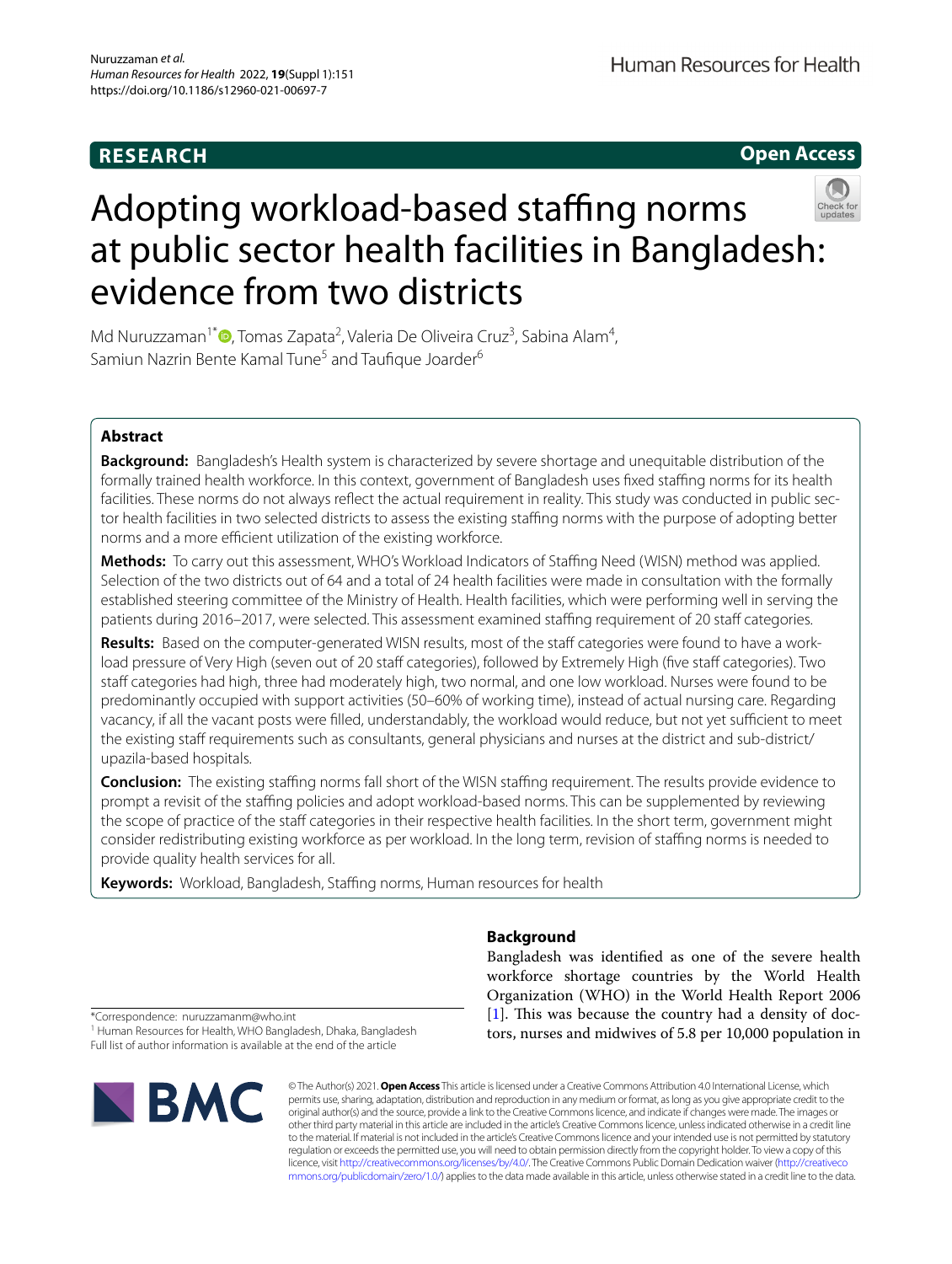2006 [[2\]](#page-8-1). The WHO Global Strategy on Human Resources for Health: Workforce 2030 estimated an indicative requirement of the threshold density of 44.5 doctors, nurses and midwives per 10,000 population to achieve SDGs by 2030 [\[3](#page-8-2)]. According to the latest WHO South-East Asia Regional Office assessment of health workforce in SEAR countries, Bangladesh has reached a density of doctor, nurse and midwife of 9.9  $[4]$ . This indicates that the country has a chronic shortage of the number of formally trained of health workforce. Besides, health services in Bangladesh are crippled by several other health workforce challenges such as maldistribution between rural and urban areas, lack of career development opportunities, weak knowledge base, high vacancy rate in the public sector and poor working conditions [[5](#page-8-4), [6\]](#page-8-5).

In this context, the Government of Bangladesh (GOB) adopted the Essential Services Package (ESP) as a strategy in 2016–2017 towards achieving Universal Health Coverage [[7\]](#page-8-6). ESP was designed to deliver health services at the facilities located at district level and below to household level under the Ministry of Health and Family Welfare (MOHFW). Now, to guide health workforce recruitment and salary budget and to determine staffing level at those public-sector health facilities, MOHFW uses the fxed staffing norms established in 2008, approved by the Ministry of Public Administration  $[8]$  $[8]$ . These staffing norms vary according to the health facility type and availability of healthcare services. There is little scope to account for workload variation of stafs, or facility-specifc outputs, leading to inefficiency. The fixed staffing norms adopted by the MOHFW are based on 'bed number' and 'number of population to serve' and these are not responsive to the factors like population growth, geographical location and climate change, physical facilities availability, changing pattern of the disease burden and patient preferences [[9\]](#page-8-8).

In this regard, the Bangladesh Health Workforce Strategy-2015 urges determination of health workforce need, and project demand up to 2030 as per level of care (i.e., primary, secondary and tertiary levels) [[10](#page-8-9)]. To do such, the strategy recommends consideration of workload in determining the staffing needs of different health facilities.

In order to assist Member States to assess workload of the staf, the WHO developed the "Workload Indicators of Stafng Need (WISN)" in 1998 and introduced its computerized version in 2010  $[11, 12]$  $[11, 12]$  $[11, 12]$  $[11, 12]$  $[11, 12]$ . This article describes the application of the WISN method in two selected districts in Bangladesh and how staffing norms can be reshaped in Bangladesh. The main purpose is to explain the limitations of the currently practiced stafing norms in diferent health facilities in a district health system and to generate evidence to inform policy for

## **Methods**

This study was initiated by Human Resources Development (HRD) Unit, MOHFW with reference to the Bangladesh Health Workforce Strategy-2015. This initiative was technically supported by the World Health Organization (WHO) Bangladesh and data collection and analysis was carried out by the BRAC James P Grant School of Public Health, BRAC University. A national-level WISN training of trainers including district managers from the two pilot districts was conducted by WHO in November 2016.

In order to assess the current workload of the existing staff at their respective health facilities during the study period, WHO's WISN manual was adopted and followed. According to this manual, there are eight steps to apply the WISN method: (1) determining priority cadres and health facility types; (2) estimating available working time; (3) defning workload components; (4) setting activity standards; (5) establishing standard workloads; (6) calculating allowance factors; (7) determining staf requirement based on WISN, and (8) analyzing and interpreting WISN results. All those steps were carried out in consultation and collaboration with the Steering Committee (SC) established at national level, Technical Taskforce (TT) and Expert Working Groups (EWGs). The SC was established by the MOHFW, GOB and provided overall guidance to the whole initiative. The TT led the implementation of the project and EWGs were formed to provide expert opinion on determination of service activity standard based on ESP components.

This assessment was conducted in two selected districts out of 64 in Bangladesh during July to November 20[1](#page-2-0)7. Table 1 shows composition of district health system, its type, catchment population, major essential services delivered, key staff and staffing norms with reference to the 2008 stafng standard of the GOB.

The bulk of primary health care services are delivered through Community Clinics (CCs), Union Sub-Centers (USC), Union Health and Family Welfare Centers (UHFWC) and Upazila Health Complexes (UpHCs). District-based general hospitals provide secondary-level health care and also serves as the referral point for the primary level health facilities. The MOHFW has the primary responsibility for human resource investments of all primary and secondary-level health facilities, whereas the Ministry of Public Administration serves as the approving authority on HR matters (e.g., recruitment rules, post creations, job descriptions, table of organizations and equipment, etc.) on behalf of the government [[14\]](#page-8-12).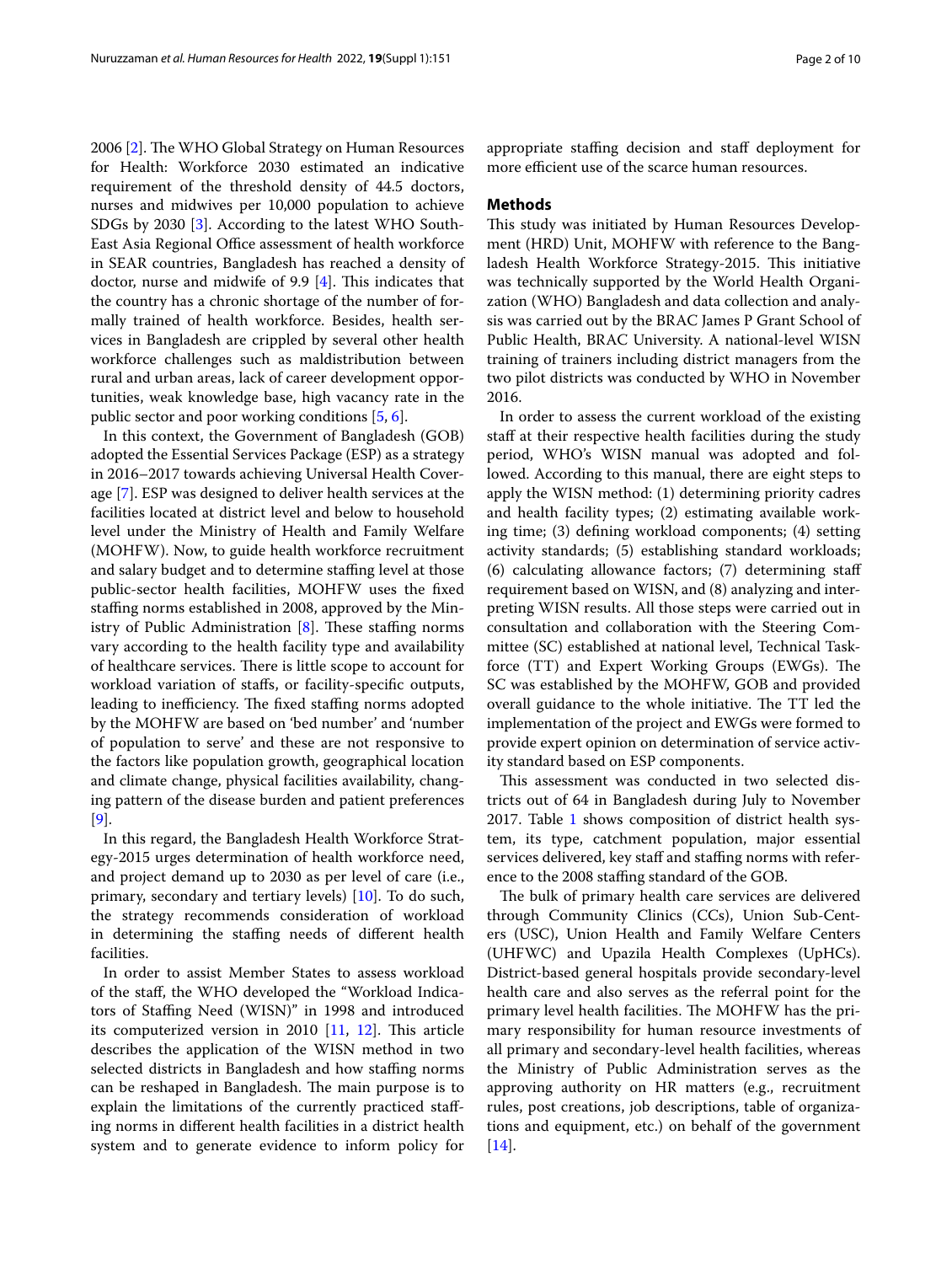## <span id="page-2-0"></span>**Table 1** District healthcare system of Bangladesh [\[13\]](#page-8-13)

| Type of health facility                                       | <b>Major ESP delivered</b><br>Location (catchment population<br>size)                                                                                                                                                                                                |                                                                                                                                                                   | Staffing norms and key staff<br>numbers with reference to the<br>2008 staffing standard                                                                             |  |  |
|---------------------------------------------------------------|----------------------------------------------------------------------------------------------------------------------------------------------------------------------------------------------------------------------------------------------------------------------|-------------------------------------------------------------------------------------------------------------------------------------------------------------------|---------------------------------------------------------------------------------------------------------------------------------------------------------------------|--|--|
| District-based General Hospital<br>$(250 - bed)$              | District town (2,500,000)<br>In-patient and out-patient services<br>Maternal and child health care<br>Orthopedic services<br>Minor to moderate level surgical<br>services<br>Common consultant/specialized<br>services<br>Medical imaging and laboratory<br>services |                                                                                                                                                                   | Staffing norms is based on the total<br>bed size of the hospital<br>Consultant (22)<br>Medical Officers/General Physicians<br>(23)<br>Nursing Staff (80)            |  |  |
| Maternal and Child Welfare Center<br>(10-bed hospital)        | Maternal and child health services<br>District town (2,500,000)<br>including normal delivery and<br>caesarian section<br>Family planning services<br>In-patient and out-patient services                                                                             |                                                                                                                                                                   | Staffing norms is based on the total<br>bed size<br>Medical Officers (MO) (2)<br>Family Welfare Visitor (2)                                                         |  |  |
| Upazila or Sub-District Health Com-<br>plex (50-bed hospital) | Upazila/Sub-District town (250,000-<br>400,000)                                                                                                                                                                                                                      | In-patient and out-patient services<br>Maternal and child health care<br>Orthopedic cares<br>Minor surgical services<br>Major consultant/ specialized<br>services | Staffing norms based on the total<br>bed numbers<br>Consultant (10)<br>Medical officer (7)<br>Nursing Staff (15)<br>Sub-Assistant Community Medical<br>Officer (1)  |  |  |
| Union Health and Family Welfare<br>Center (only outdoor)      | Union-level- rural periphery (40,000)                                                                                                                                                                                                                                | Out-patient services<br>Maternal and child health care<br>Family planning services                                                                                | Ad hoc norms<br>Family Welfare Visitor (1)<br>Sub-Assistant Community Medical<br>Officer (1)                                                                        |  |  |
| Union Sub-Center<br>(only outdoor)                            | Union-level- rural periphery (40,000)                                                                                                                                                                                                                                | Out-patient services<br>Maternal and child health care                                                                                                            | Ad hoc norms<br>Medical officer (1)<br>Sub-Assistant Community Medical<br>Officer (1)                                                                               |  |  |
| Community Clinic (only outdoor)                               | Ward level (6000)                                                                                                                                                                                                                                                    | Out-patient services<br>Maternal and child health care<br>Family planning services                                                                                | Population-based staff norms (i.e.,<br>one staff per 6000 population)<br>Community Health Care Provider (1)<br>Health Assistant (1)<br>Family Welfare Assistant (1) |  |  |

## **Selection of health workforce categories**

In consultation with the Steering Committee and Technical Taskforce members and taking consideration of similar studies conducted in other countries, the following 20 categories of health workforce were identifed from the selected health facilities (Table [2\)](#page-3-0).

## **Defning workload component**

According to the WHO's WISN manual (2010), there are three workload components, which are: (1) health service activity; (2) support activity, and (3) additional activity. Health service activity refers to all the activities performed by all members of the health workforce categories and for which annual statistics are regularly collected, e.g., antenatal care. Support activity supports the implementation of health service activities. These activities are performed by all members of the health workforce categories, but for which annual statistics are not regularly collected, e.g., monthly report writing. Additional activities are those activities, which are performed only by certain (not all) members of the staf, e.g., supervisory role. Annual statistics are not regularly collected for them.

## **Study design, sites and sample selection**

Since the WISN method was not in practice in the public sector health facilities in Bangladesh, an exploratory study involving both qualitative and quantitative methods was commissioned. The qualitative methods involved document reviews, key informant interviews (KIIs) with policy level persons (mostly from among steering committee and expert group members, total 20), in-depth interviews (IDIs) with the health workforce (total 87, e.g., physicians, nurses, etc.), and observations.

KII respondents were selected on the principles of purposive sampling [[15](#page-9-0)], supplemented by snowball sampling (i.e., based on the reference or suggestion from the key informants). IDI respondents were selected through purposive sampling, based on the respondent's seniority (assuming better knowledge of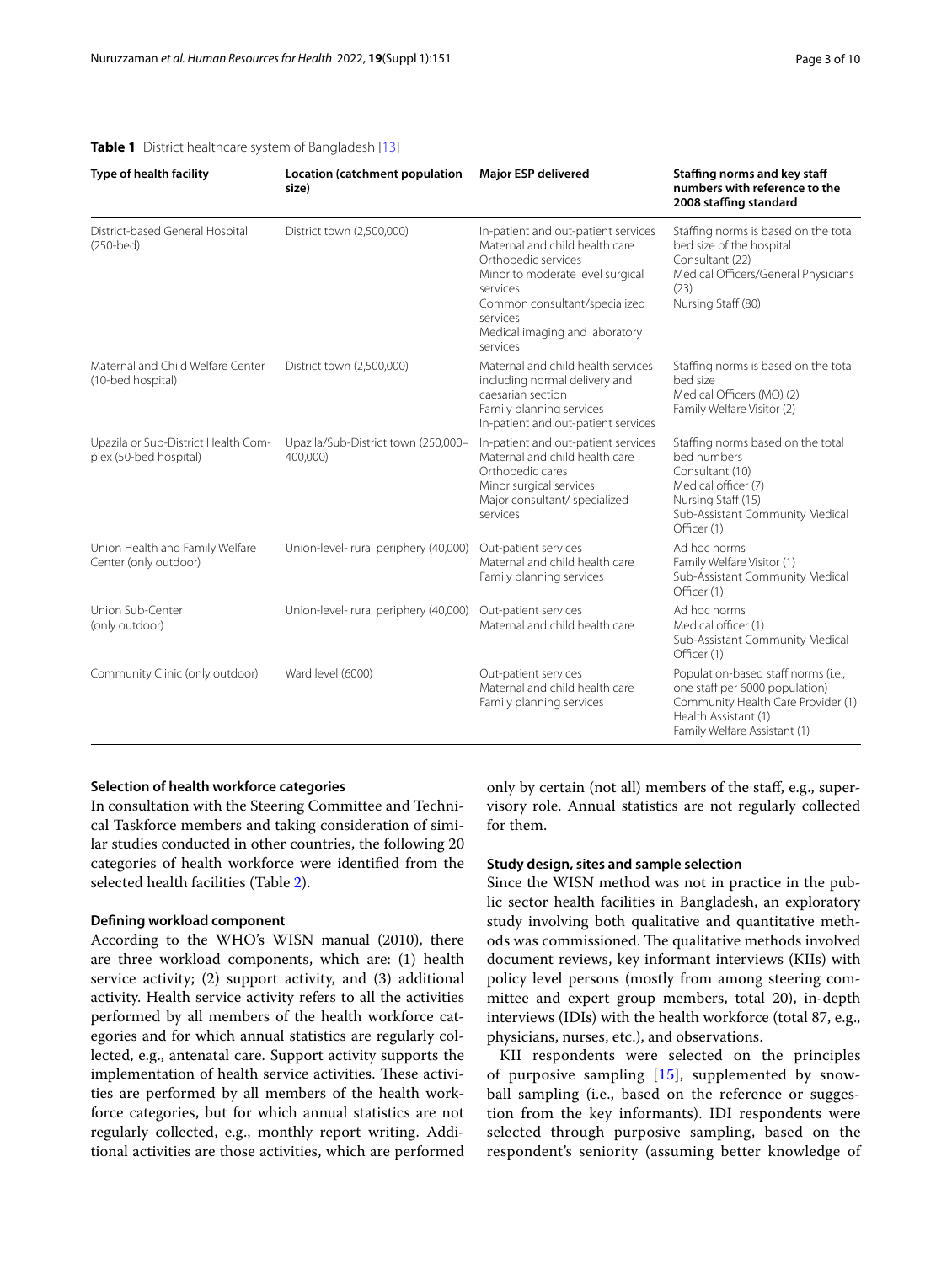| Type of facility $(N=24)$                                                              | <b>Study sites</b>                                                                                                                             | <b>Staff category</b>                                                                                                                                                                                                                                                                                   |
|----------------------------------------------------------------------------------------|------------------------------------------------------------------------------------------------------------------------------------------------|---------------------------------------------------------------------------------------------------------------------------------------------------------------------------------------------------------------------------------------------------------------------------------------------------------|
| District hospital $(n=2)$                                                              | Jhenaidah District Hospital (100 bed) and<br>Moulvibazar 250-bed District Hospital                                                             | Consultants (Surgery, Anesthesiology, Obstetrics and<br>Gynecology, Ear Nose and Throat, Medicine, Pediat-<br>rics, Cardiology, Orthopedics)<br>General Physicians (Medical Officer), Emergency<br>Medical Officer, Resident Medical Officer)<br>Nursing Staff (Senior Staff Nurse, Nursing Supervisor) |
| Maternal and Child Welfare Center ( $n = 2$ )                                          | Jhenaidah and Moulvibazar                                                                                                                      | Medical Officer (MO)<br>Family Welfare Visitor (FWV)                                                                                                                                                                                                                                                    |
| Upazila Health Complex (UpHC) $(n=4)$                                                  | Shailkupa UpHC and Kotchandpur UpHC from<br>Jhenaidah<br>Kulaura UpHC, and Sreemangal UpHC from<br>Moulvibazar                                 | General Physicians,<br>Nursing Staff (Senior Staff Nurse, Nursing Supervisor)<br>Sub-Assistant Community Medical Officer (SACMO)                                                                                                                                                                        |
| Union Sub-Center ( $n = 4$ ) and Union<br>Health and Family Welfare Center ( $n = 4$ ) | Jhenaidah: Kacherkhol, Sabdalpur, Moharajpur and<br>Dudhshar.<br>From Moulvibazar: Prithempasha, Bhunabir, Chand-<br>nighat and Ashidron       | SACMO, FWV                                                                                                                                                                                                                                                                                              |
| Community clinic $(n=8)$                                                               | From Jhenaidah: Khandakbariya, Kagmari, Kulbaria,<br>and Korotipara, Sripur,<br>From Moulvibazar: Igragaon, Dakkhin Chamatkar,<br>and Akbarpur | Community Health Care Provider<br>Family Welfare Assistant                                                                                                                                                                                                                                              |

<span id="page-3-0"></span>**Table 2** Facility types and staff categories for the WISN study

This assessment put focus on the above categories of health workforce as they have been the leading frontline health care providers

the activity standards) and designation (e.g., Medical Doctors, Nursing Supervisors, etc.). Semi-structured guidelines or checklists for document reviews, KIIs, IDIs, and observation were developed and pre-tested in a district-based general hospital near the capital city, Dhaka, before applying for actual data collection. The pre-testing exercise was followed by the training of the data collectors.

The Steering Committee selected the two districts based on selected performance indicators, i.e., low maternal mortality ratio, low child mortality rate and low morbidity rate prevailing in those regions. According to the Health Bulletin 2016, these two districts turned out as the good performing ones, based on the indicators mentioned above  $[16]$  $[16]$ . Among the two districts, Jhenaidah is located in south-western part of Bangladesh, under Khulna Division; while Moulvibazar is located in north-eastern part of Bangladesh, under Sylhet Division.

From each district, based on the guidance from steering committee, one District Hospital (DH), one Maternal and Child Welfare Center (MCWC), two UpHCs, two USCs, two UHFWCs, and four CCs were included in this study (Table [2\)](#page-3-0).

The quantitative method involved a time-motion study with all consenting staff during the study period. Each staff was observed twice for a 45-min time, during the frst and second half of the day, to minimize the bias due to patient load at different parts of the day. The time-motion data were used only to guide the activity standards proposed in the IDIs.

## **Data collection strategy**

A central WISN technical taskforce was established and they were technically assisted by the lead author. The principal investigator formed two data collection teams, who were led by feld supervisors and sent to the two districts, respectively. Two assigned Investigators were guiding and monitoring them for a sound data collection process. In order to ensure data quality, the principal investigator, co-investigators, WHO team consisting of national and international technical experts, and representatives from the MOHFW conducted feld visits to each study district and the health facilities therein.

## **Data management and analysis**

Based on the WISN manual, the frst analytic step was to estimate available working time (AWT) of the staff. This is the time a health worker has available in one year to do his or her work, taking into account authorized and unauthorized absences [[11\]](#page-8-10). For all categories of staf, a uniform number of weeks per year (52 weeks), working days in 1 week (6 days), possible working days in 1 year  $(52 \times 6=312 \text{ days})$  were estimated. Next, absent days, such as public holidays (20 days), earned leave (average for each staff category, based on Health Management Information System data), and casual leave (20 days) were deducted to obtain the annual working time in days. Multiplying this with daily working hours (6 h per day), annual working time was calculated in hours.

Based on the current number of staff posted to their respective health facilities, both the difference (current number of staff—required number of staff by WISN),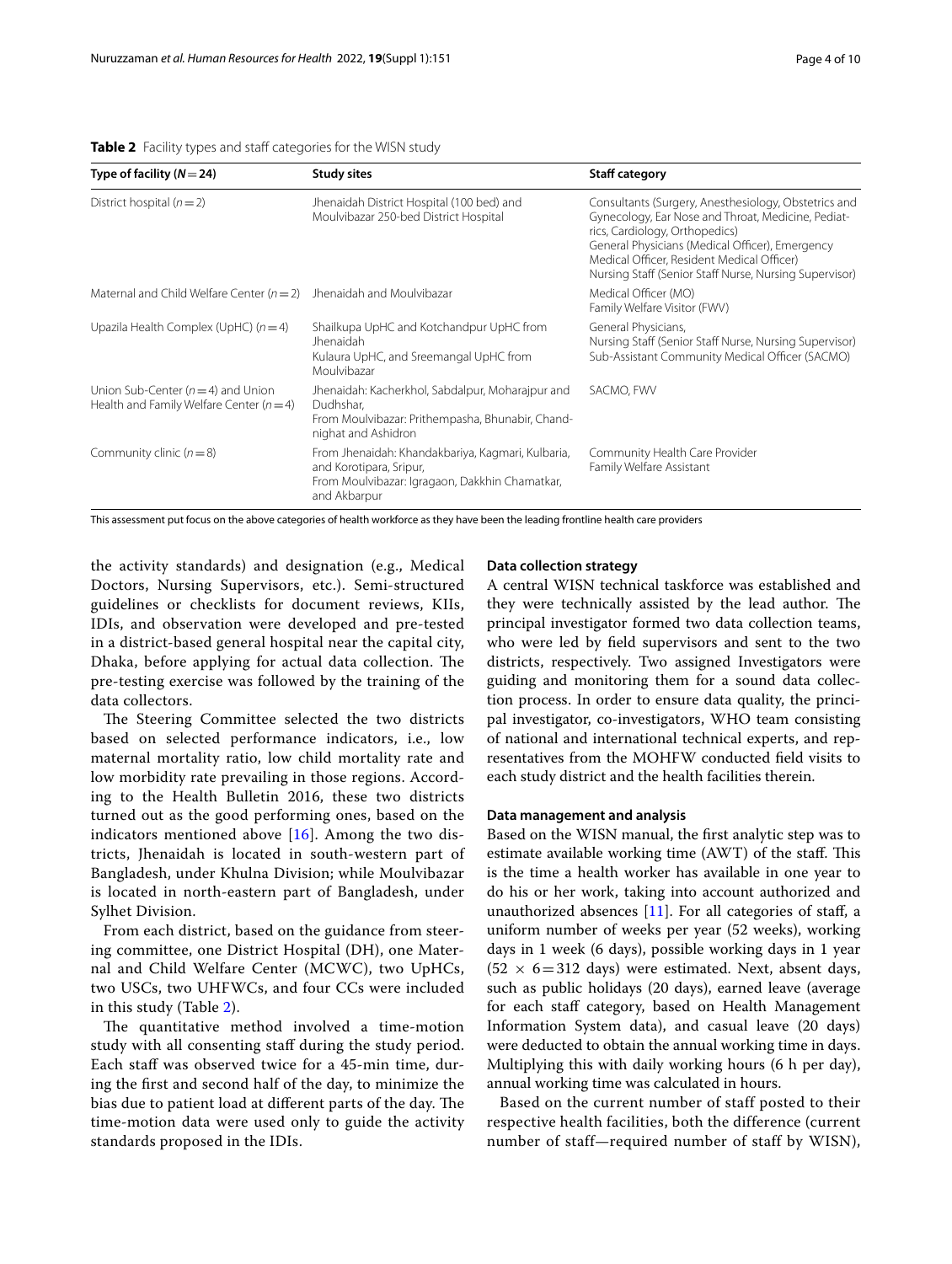and the ratio (current number of staff/required number of staff by WISN) were calculated. The WISN difference indicates whether the health facilities are relatively understaffed (i.e., when the WISN Difference is negative), overstaffed (i.e., when the WISN difference is positive), or balanced (i.e., when the WISN difference is zero). The WISN ratio indicates whether the staff are experiencing high workload (i.e., when the WISN ratio is lower than one), low workload (i.e., when the WISN ratio is higher than one), or normal workload (i.e., when the WISN ratio is equal to one). For this calculation, the current number of staff of each facility was obtained from the existing human resource information system and later was verified with the head of the facility and its payroll system.

For descriptive purposes, the workload pressure is categorized as Extremely High (WISN ratio between 0.10 and 0.29), Very High (WISN ratio between 0.30 and 0.49), High (WISN ratio between 0.50 and 0.69), Moderately High (WISN ratio between 0.70 and 0.89), Normal (WISN ratio between 0.90 and 1.19), and Low (WISN ratio greater than or equal to 1.20) [\[11\]](#page-8-10).

## **Results**

## **General WISN fndings across district, upazila (sub‑district), union and community levels**

At an aggregate level (i.e., considering the average required number and WISN ratio across the same types of health facilities), with reference to Table [3](#page-4-0), a good number of the staff categories were found to have a workload pressure of Very High (seven out of 20 staff categories), followed by Extremely High (five staff categories). Two staff categories had high, three had moderately high, two normal, and one low workload (Table [3](#page-4-0)). The highest workload was observed among the following staff categories: Consultants of Medicine (WISN ratio 0.16), Pediatrics (WISN ratio 0.20), Anesthesiology (WISN ratio 0.20), Obstetrics and Gynecology (WISN ratio 0.25), and Surgery (WISN ratio 0.28) (Table [3](#page-4-0)).

In general, the highest number of health workforce is required (discounting the existing staf) for DH Nursing Staff (135.92 on an average), followed by DH General Physicians (35.10 on an average), and UpHC Nursing Staf (18.86) (Table [3\)](#page-4-0).

Highest shortage (i.e., deducting required number from current number of staf) is observed among the Consultant (Obstetrics and Gynecology) category of Jhenaidah District Hospital (Diference − 14.63), followed by

<span id="page-4-0"></span>**Table 3** Analysis of WISN results at aggregate level (average required number and WISN ratio across same types of health facilities)

| <b>Staff category</b>                                         | <b>Required staff</b><br>to cope with the<br>workload | Average<br>number of<br>existing staff | Deficit of staff Average | <b>WISN</b><br>ratio | <b>Workload pressure</b> |
|---------------------------------------------------------------|-------------------------------------------------------|----------------------------------------|--------------------------|----------------------|--------------------------|
| Consultant (Surgery)                                          | 7.42                                                  | 2.0                                    | 5.42                     | 0.28                 | Extremely high           |
| Consultant (Anesthesiology)                                   | 4.98                                                  | 1.0                                    | 3.98                     | 0.2                  | Extremely high           |
| Consultant (Obstetrics and gynecology)                        | 11.0                                                  | 2.0                                    | 9                        | 0.25                 | Extremely high           |
| Consultant (Orthopedics)                                      | 5.04                                                  | 2.0                                    | 3.04                     | 0.41                 | Very high                |
| Consultant (Ear, Nose and Throat)                             | 2.82                                                  | 1.5                                    | 1.32                     | 0.67                 | High                     |
| Consultant (Medicine)                                         | 12.0                                                  | 2.0                                    | 10                       | 0.16                 | Extremely high           |
| Consultant (Pediatrics)                                       | 7.64                                                  | 1.5                                    | 6.14                     | 0.2                  | Extremely high           |
| Consultant (Cardiology)                                       | 4.21                                                  | 1.5                                    | 2.71                     | 0.35                 | Very high                |
| District Hospital General Physician                           | 35.10                                                 | 11.0                                   | 24.1                     | 0.32                 | Very high                |
| District Hospital Nurse                                       | 135.92                                                | 66.0                                   | 69.92                    | 0.49                 | Very high                |
| Maternal and Child Welfare Center (MCWC)-General<br>Physician | 4.22                                                  | 2.0                                    | 2.22                     | 0.48                 | Very high                |
| MCWC Family Welfare Visitor (FWV)                             | 5.8                                                   | 4.5                                    | 1.3                      | 0.81                 | Moderately high          |
| Upazila Health Complex (UpHC) General Physician               | 10.59                                                 | 4.5                                    | 6.09                     | 0.43                 | Very high                |
| UpHC Nurse                                                    | 18.86                                                 | 12.7                                   | 6.11                     | 0.69                 | High                     |
| UpHC SACMO*                                                   | 10.43                                                 | 7.75                                   | 2.68                     | 0.75                 | Moderately high          |
| Union Sub-Center SACMO*                                       | 2.33                                                  | 1.00                                   | 1.33                     | 0.49                 | Very high                |
| UHFWC** SACMO*                                                | 1.04                                                  | 1.00                                   | 0.04                     | 1.29                 | Low                      |
| UHFWC FWV                                                     | 1.18                                                  | 1.00                                   | 0.18                     | 0.85                 | Moderately high          |
| Community Clinic-Community healthcare provider                | 1.34                                                  | 1.0                                    | 0.34                     | 0.92                 | Normal                   |
| Community Clinic-Family Welfare Assistant                     | 0.96                                                  | 1.0                                    | $-0.04$                  | 1.1                  | Normal                   |

\*SACMO Sub-Assistant Community Medical officer, UHFWC<sup>\*\*</sup>Union Health and Family Welfare Center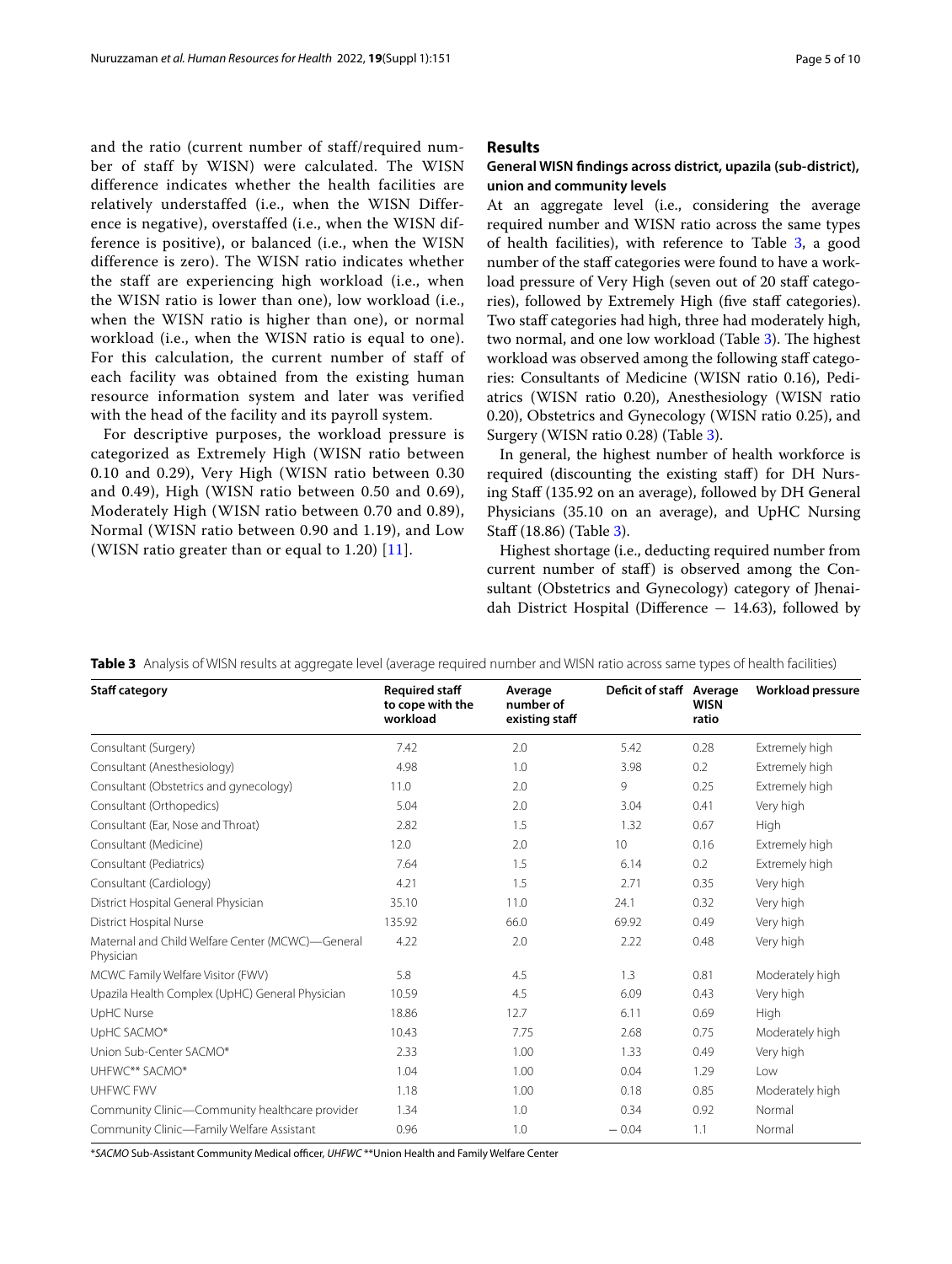Consultant (Medicine) in both the District Hospital (Difference − 11.07 in Jhenaidah, and 12.94 in Moulvibazar). Although workload pressure is relatively lower (WISN Ratio 0.49 and 0.48 in Jhenaidah and Moulvibazar, respectively), the shortage of District Hospital Nursing Staff (i.e., Senior Staff Nurse and Nursing Supervisor) is the highest (WISN Diference − 64.86 and − 74.98 in Jhenaidah and Moulvibazar, respectively) among all the staff categories. This is followed by that among the General Physicians in District Hospitals (WISN Diference − 23.29 and − 24.90 in Jhenaidah and Moulvibazar, respectively).

Normal or low workload is very uncommon, except for UHFWC SACMOs, CC CHCPs and CC FWAs (average WISN ratio 1.29, 0.92, and 1.1, respectively). Excess staff and low workload pressure is observed particularly among CHCPs in four CCs (out of eight): Khandakbaria (WISN Diference 0.11 and ratio 1.12), Kulbaria (WISN diference 0.23 and ratio 1.37), Dakkhin Chamatkar (WISN diference 0.12 and ratio 1.14), and Akbarpur (WISN diference 0.14 and ratio 1.16); and FWAs in four CCs (out of fve): Khandakbaria (WISN diference 0.25 and ratio 1.33), Korotipara (WISN diference 0.15 and ratio 1.18), Sripur (WISN diference 0.04 and ratio 1.04), and Dakkhin Chamatkar (WISN diference 0.21 and ratio 1.27).

## **Workload components‑wise workload pressures**

Physicians of Jhenaidah and Moulvibazar District hospitals and Upazila Health Complexes (UpHCs) spend 27–29% of their AWT on support and additional activities like meetings, medico-legal cases, national day celebration, supervision of clinical stafs, etc. Nursing stafs of Jhenaidah and Moulvibazar District hospital and Upazila level spend more than half (53–62%) of the AWT on support services and additional services, such as making patient beds, linen management, maintenance of stock register, cleaning supervision, etc. They provide health services only on 38–47% of their AWT time (Fig. [1\)](#page-5-0).

## **Change of workload if vacancies are flled against the number of sanctioned posts**

"Sanctioned post" refers to the post and its designation to which staff is assigned in a particular public-sector health facility as per the national staffing norms. The post and its number are approved by the MOPA and Ministry of Finance. Each public sector health facility has its own organogram and the organogram refects the number of sanctioned posts including designation. If the vacant posts are flled, understandably, the workload is reduced. However, only flling up the vacant posts are not enough in the case of some of the staff categories, such as general physicians and nurses at the DH (Table [4](#page-6-0)).

The WISN ratios were calculated based on the workload of the current number of staff. These ratios help to determine the most appropriate minimum staffing for each level of health facility to provide the expected range of services. Table [4](#page-6-0) compares the WISN-based staff requirement with the existing staffing norms. For example, during the study period, Jhenaidah district hospital had only 11 general physicians, but workload-based requirement was 34. Within the existing staffing norms, government could recruit only 17 physicians [[8\]](#page-8-7). Same scenarios were observed for both doctor and nurse categories in all DHs and UpHCs.

<span id="page-5-0"></span>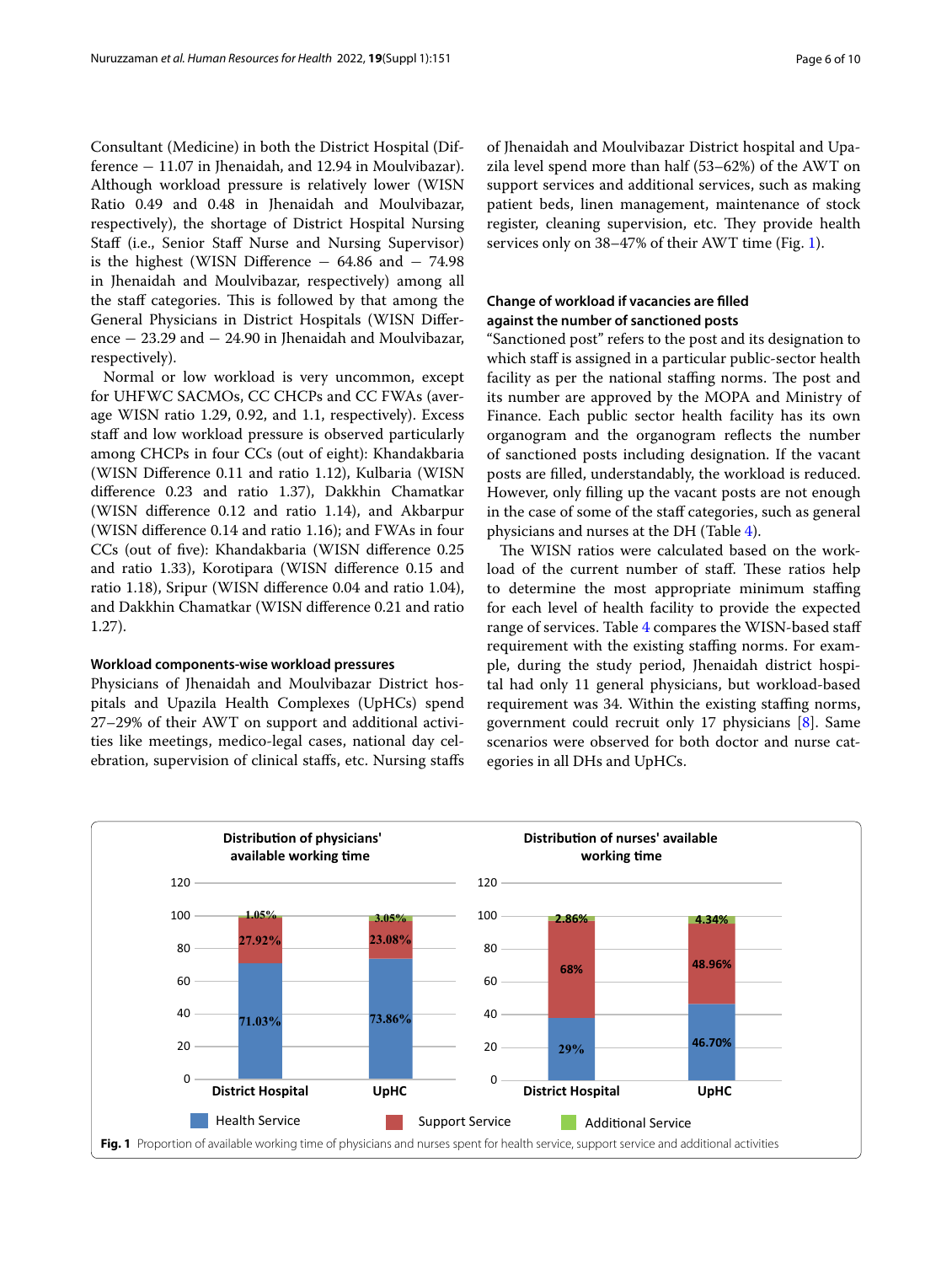| <b>Health facility</b> | <b>Staff category</b> | Current<br>number of<br>staff | Required number,<br>based on WISN | <b>WISN ratio</b> | <b>Sanctioned</b><br>number of staff<br>$\mathbf{B}$ | WISN ratio as per<br>sanctioned number<br>of staff |
|------------------------|-----------------------|-------------------------------|-----------------------------------|-------------------|------------------------------------------------------|----------------------------------------------------|
| Jhenaidah DH           | General Physician     | 11                            | 34.29                             | 0.32              | 17                                                   | 0.50                                               |
|                        | Nursing Staff         | 62                            | 126.86                            | 0.49              | 80                                                   | 0.63                                               |
| Moulvibazar DH         | General Physician     | 11                            | 35.9                              | 0.31              | 22                                                   | 0.61                                               |
|                        | Nursing Staff         | 70                            | 144.98                            | 0.48              | 80                                                   | 0.55                                               |
| Shailkupa UpHC         | General Physician     | $\overline{4}$                | 8.14                              | 0.49              | 7                                                    | 0.88                                               |
|                        | Nursing Staff         | 14                            | 16.08                             | 0.87              | 15                                                   | 0.94                                               |
| Kotchandpur UpHC       | General Physician     | 3                             | 10.71                             | 0.28              | 7                                                    | 0.64                                               |
|                        | Nursing Staff         | 15                            | 22.8                              | 0.66              | 15                                                   | 0.65                                               |
| Kulaura UpHC           | General Physician     | $\overline{4}$                | 12.28                             | 0.33              | 7                                                    | 0.58                                               |
|                        | Nursing Staff         | 10                            | 16.08                             | 0.62              | 15                                                   | 0.93                                               |
| Sreemangal UpHC        | General Physician     | 7                             | 11.23                             | 0.62              | 7                                                    | 0.64                                               |
|                        | Nursing Staff         | 12                            | 20.46                             | 0.59              | 15                                                   | 0.75                                               |

<span id="page-6-0"></span>**Table 4** Change of workload if vacancies of physician and nursing posts are flled

## **Discussion**

This WISN study results clearly indicate that public sector healthcare providers in Bangladesh, in general, are sufering from a very high workload pressure (seven out of 20 staf categories under study have WISN ratio between 0.30 and 0.49). The most overworked staff are the district hospitals consultants (most notably the Medicine, Pediatrics, Anesthesiology, Obstetrics and Gynecology, and Surgery Consultants). This also indicates the highest numbers of staf required are nurses and physicians at both DH and UpHCs.

Study results also indicate inadequacy of staffing norms in the public sector health facilities due to presence of high workload. Historically, Bangladesh has faced shortage of formally trained health workers. The country has thus been looking for innovative ways to achieve a more efficient use of its qualified health workforce in the health sector—particularly in the context of increased demand for health services, evolving disease management policies and demographic changes [[10\]](#page-8-9).

Even in facilities that are considered to be 'well' staffed, their staffing levels are not adequate to provide the full range of services required and to handle the accompanying workload. This clearly demonstrates the need to review the existing staffing norms of public sector health facilities with a view of equitably providing at least the essential service package in the country.

High workload pressure also has serious consequences, namely, fatigue and burnout of service providers, lack of motivation, and compromised quality of care [[17\]](#page-9-2). High workload is, however, not unique to Bangladesh. WISN studies in low- and middle-income countries like Uganda [[9\]](#page-8-8), Burkina Faso [[18](#page-9-3)], Iran  $[19]$  $[19]$  $[19]$ , Kenya  $[20]$  $[20]$ , and Namibia  $[21]$  $[21]$  also identified high workload pressure among their human resources for health.

The high workload of the staff at the district level and below have management implications for the delivery of quality ESP services. For example, due to high number of patients, staff are unable to provide services within the standard amount of time. This might be a coping mechanism of service providers to reach services to the maximum number of patients. The other side of the coin is that service providers may not be optimizing their working time, for example, by not coming on time or not staying the full official duty time. Nevertheless, contact time with the patient is an established predictor of quality of care [\[22](#page-9-7)], patient satisfaction [[22,](#page-9-7) [23](#page-9-8)], and responsiveness [[24](#page-9-9)]. A recent study from Bangladesh showed the outpatient department consultation time in public sector health facilities range from 48 s to 4.04 min per patient [[25,](#page-9-10) [26](#page-9-11)], which is also low, as we found in this study. Results from this study are consistent with the fndings of a similar WISN study conducted in other two districts in Bangladesh [[27\]](#page-9-12).

A culture of workload-based human resource management systems needs to be developed and this could be done through systematic planning and strong monitoring platforms. This might include establishing welldefned roles and responsibilities of the team responsible for WISN application—with clear deliverables, timelines and reporting structures. In Namibia and Uganda, WISN application taskforces directly report to the Permanent Secretary of the Health Ministry. The taskforce should be given adequate authority and autonomy to carry out the implementation.

This WISN study was utilized to facilitate a national policy dialogue on health workforce in April 2019 with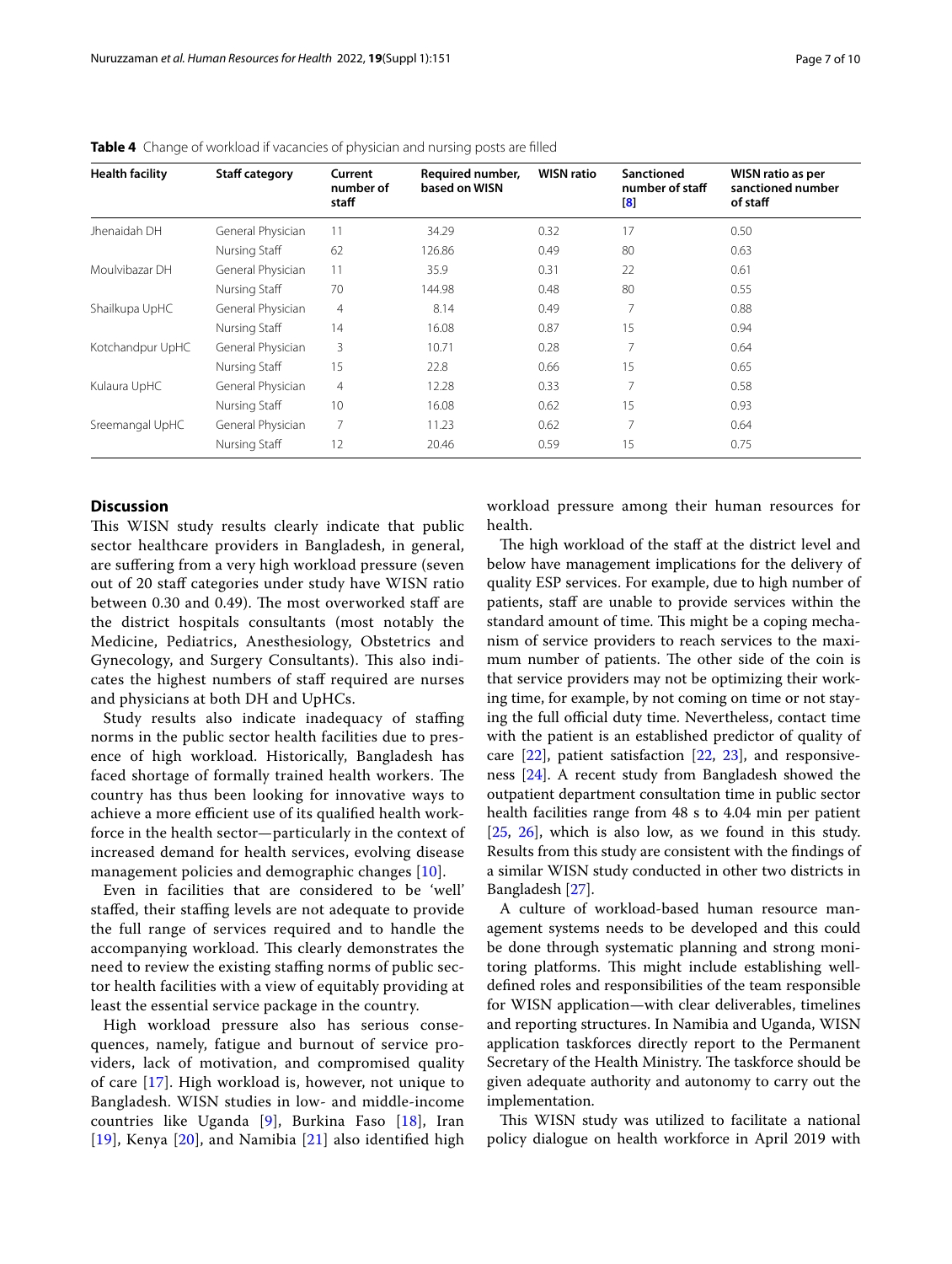participation of the most senior officials (Health Secretary and the Director General of health services) of the MOHFW, among others. The results of the study were used to advocate for the review of the current 2008 national staffing norms and for increasing the demand, availability and investment in the health workforce in Bangladesh. The results of this study have been used to support updating the stafng norms of the Table of Organization and Equipment of 50-bed, 250-bed and 500-bed hospitals in Bangladesh [[28\]](#page-9-13). Increasing the investment on and the availability of health workers became even more relevant during the COVID-19 pandemic. Bangladesh went into the COVID-19 pandemic with a high shortage of health workers (especially doctors, nurses and laboratory workforces) and this has been exacerbated during the response to the pandemic by hampering not only the COVID-19 response, but also availability of essential health services [\[29\]](#page-9-14).

## **Strengths and limitations**

Major strengths of this study were such as setting activity standard was supported by time-motion study which helped the expert groups to determine context specifc activity standard. The study adopted both qualitative and quantitative methods for primary data collection, which complemented each other for bringing data accuracy. Technical inputs received from the WHO's international technical experts, and officials of the MOHFW improved the data quality as they were directly involved in quality checks at the feld level.

Despite careful planning and thorough implementation of the assessment, the study team faced some challenges. First, some service statistics data, which were essential for establishing standard workloads, were unavailable (e.g., OPD visits data for the DH Consultants, separate followup antenatal care data below the Upazila level, etc.). Second, the official number of existing staff often did not match with the number of staff the data collection team observed providing services (e.g., SACMOs, though they were posted at Union-level facilities, they were found to provide service at the UpHCs for 3 days a week). These often confused our data collectors and had to deal with these issues and resolved in consultation with respective heads of institutions during data collection.

## **Recommendations**

The findings of this study have several broad implications that can help guide HRH investments by the government as well as health and development partners. First, in the short term, reallocation of staff from low workload areas to high workload areas could be afected. For example, in Shailkupa UpHC, there are 15 SACMOs, with an excess supply of almost fve. Workload is Low with a WISN ratio of 1.48. Conversely, in nearby Kotchandpur UpHC, there are seven SACMOs, with a shortage of  $-6.81$ . Workload is High with WISN ratio of 0.51. At least fve SACMOs from Shailkupa can be reallocated to Kotchandpur to tackle the high workload.

Second, the current scope of work of nurses should be changed to reduce their support services. As evidenced from the WISN results, nurses were the most needed staf, one of the most overloaded, and short in supply. On top of all these, they had been burdened with support activities. If some of their support and additional activities could be shifted to other staf, nurses could devote their time better in nursing care.

Third, task shifting could be adopted as a strategy to reduce consultants' workload. Since the Consultants, especially those of Medicine, Pediatrics, Anesthesiology, Obstetrics and Gynecology, and Surgery were undergoing an extremely high workload pressure, their tasks might be shifted to other staf. General physicians, nurses, and midwives could be engaged in some of the tasks that consultants currently undertake. Since the government is currently developing the midwifery cadre and recruiting them in larger numbers, they might be engaged to perform some of the current functions performed by the Gynecology and Obstetrics Consultants such as conducting ANC, PNC, and new-born care [[30](#page-9-15)].

In the long term, the government of Bangladesh should review and revise the current staffing norms based on health facility workload. Although in some cases, flling up vacant posts can improve the workload situation, in many others this is not much helpful. In district hospitals, even if all sanctioned posts are flled out for consultants, general physicians and nurses, still the WISN ratio would not be normal (i.e., between 0.90 and 1.19). Therefore, policy-makers should review the staffing norms of health facilities based on that facility's workload and make decisions specifc to the individual local context. To this front, the WISN method could be an objective tool to show locally appropriate stafng levels and help to achieve a more efficient use of scarce resources, while improving healthcare coverage across the district health system.

## **Conclusion**

The current staffing norms of public sector health facilities in Bangladesh appear not responsive to actual health needs and demand of the population in the selected districts where the WISN method was applied and likely to be the case in other parts of the country, given its centralized governance structure. A review of the national staffing norms will be critical in reducing shortages of health workers as high workload prevailed already prior to the COVID-19 outbreak. It now has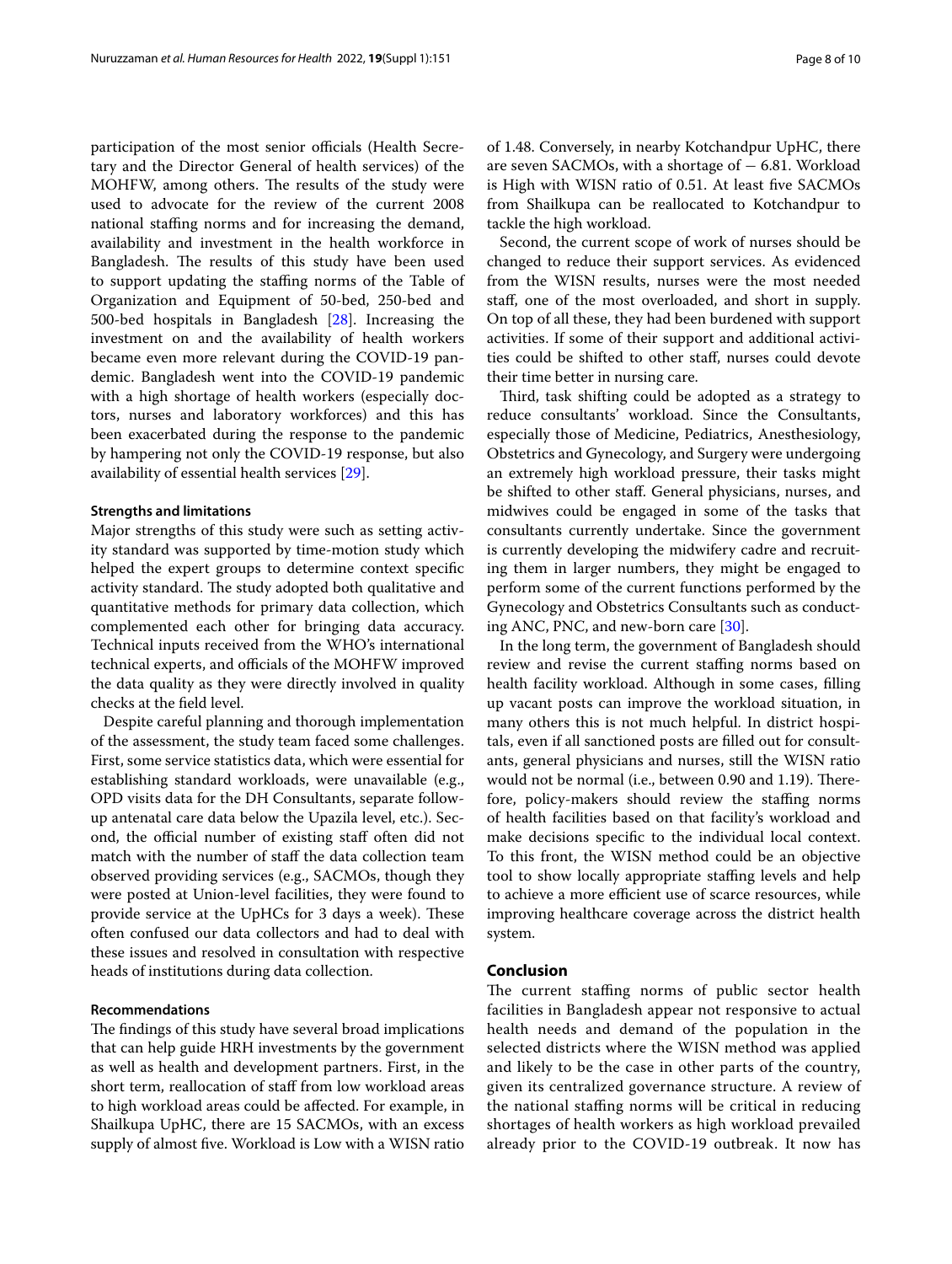become even more pressing, as workload has signifcantly increased, and more health workers are needed to efectively respond to COVID-19 and to maintain essential health services. With a vision of becoming an upper middle-income country by 2021 and meeting the commitment towards Universal Health Coverage by 2030, Bangladesh needs to optimize its human resources. Such assessments can aid policy and decision-makers in this direction.

#### **Abbreviations**

AWT: Available working time; CC: Community clinic; DH: District Hospital; ESP: Essential services package; EWGs: Expert working groups; FWV: Family welfare visitor; GOB: Government of Bangladesh; HRD: Human resources development; HRH: Human resources for health; IDIs: In-depth interviews; KIIs: Key informant interviews; MO: Medical officer; MCWC: Maternal and Child Welfare Center; MOHFW: Ministry of Health and Family Welfare; SACMO: Sub-Assistant Community Medical Officer; SC: Steering committee; TT: Technical taskforce; UHFWC: Union Health and Family Welfare Center; UpHC: Upazila Health Complex; USC: Union sub-center; WHO: World Health Organization; WISN: Workload indicators of staffing need.

#### **Acknowledgements**

The authors express their gratitude to the World Health Organization Country Office, Bangladesh, for initiating the project, as well as the Ministry of Health and Family Welfare, Bangladesh, for supporting it throughout the study period. We are also thankful to the study participants who consented to participate in the study. We are sincerely thankful to the BRAC James P Grant School of Public Health, BRAC University, for conducting the feld work. We also acknowledge Dr Mohammad Mostafa Zaman, Advisor—Research and Publication, WHO Bangladesh for his thorough review of the draft manuscript and valuable inputs to this. Finally, we would like to extend our sincere gratitude to the Field Supervisors and Data Collectors for their contributions throughout the qualitative and quantitative data collection.

#### **About this supplement**

This article has been published as part of Human Resources for Health Volume 19, Supplement 1 2021: Countries'experiences on implementing WISN methodology for health workforce planning and estimation. The full contents of the supplement are available at [https://human-resourceshealth.biomedcentral.](https://human-resourceshealth.biomedcentral.com/articles/supplements/volume-19-supplement-1) [com/articles/supplements/volume-19-supplement-1](https://human-resourceshealth.biomedcentral.com/articles/supplements/volume-19-supplement-1).

#### **Authors' contributions**

MN, TZ and VdoC conceived and designed the study. MN wrote the frst draft of the manuscript. TJ, SNBKT and MN carried out the data analyses of the manuscript. MN, TZ, VdoC and TJ provided substantial technical inputs in the inception phase and throughout the study process. MN, TZ, SA, VdOC and TJ thoroughly reviewed the manuscript and contributed substantially with the necessary revision. MN and TZ again reviewed the manuscript and prepared for the fnal submission. All authors read and approved the fnal manuscript.

#### **Funding**

Publication cost is funded by the World Health Organization.

## **Availability of data and materials**

The datasets generated and/or analyzed during the current study are not publicly available due to joint ownership of the data, but they are available from the corresponding author on reasonable request. Data may be obtained from the World Health Organization Bangladesh Country Office on reasonable request (Focal Point: NPO-HRH: nuruzzamanm@who.int).

## **Declarations**

#### **Ethics approval and consent to participate**

Ethical approval for this study was secured from the Institutional Review Board of BRAC James P Grant School of Public Health, BRAC University. Formal consent was taken from each of the respondents before conducting the interview for data collection from them.

## **Consent for publication**

Not applicable.

#### **Competing interests**

None declared.

#### **Author details**

<sup>1</sup> Human Resources for Health, WHO Bangladesh, Dhaka, Bangladesh. <sup>2</sup> Human Resources for Health, WHO South-East Asia Regional Office, Delhi, India. <sup>3</sup> Health Financing and Governance, WHO South-East Asia Regional Office, Delhi, India. <sup>4</sup> Health Services Division, Ministry of Health and Family Welfare, Dhaka, Bangladesh. <sup>5</sup> BRAC James P Grant School of Public Health, BRAC University, Dhaka, Bangladesh. <sup>6</sup>Public Health Foundation of Bangladesh, Dhaka, Bangladesh.

#### Received: 3 December 2021 Accepted: 6 December 2021 Published: 28 January 2022

## **References**

- <span id="page-8-0"></span>1. World Health Organization, The World Health Report 2006: working together for health, Geneva, 2006.
- <span id="page-8-1"></span>2. Bangladesh Health Watch, Health Workforce in Bangladesh Who constitute the health systems The State of Health in Bangladesh-2007, Dhaka: James P Grant School of Public Health, BRAC University, 2008.
- <span id="page-8-2"></span>3. World Health Organization, Global Strategy on Human Resources for Health: Workforce 2030, Geneva: 2016.
- <span id="page-8-3"></span>4. WHO South East Asia Regional Office. "Decade for health workforce strengthening in the South-East Asia Region 2015–2024 Mid-term review of progress", New Delhi: WHO South East Asia Regional Office, 2020. <https://apps.who.int/iris/handle/10665/334226>(Access on 22 November 2020).
- <span id="page-8-4"></span>5. Ahmed SM, Hossain MA, RajaChowdhury AM, et al. The health workforce crisis in Bangladesh: shortage, inappropriate skill-mix and inequitable distribution. Hum Resour Health. 2011;9(1):3. [https://doi.org/10.1186/](https://doi.org/10.1186/1478-4491-9-3) [1478-4491-9-3](https://doi.org/10.1186/1478-4491-9-3).
- <span id="page-8-5"></span>6. Ahmed SM, Alam BB, Anwar I, Begum T, Huque R, Khan JAM, Nababan H. Bangladesh Health System Review, Dhaka: World Health Organization, 2015. [http://apps.who.int/iris/bitstream/handle/10665/208214/97892](http://apps.who.int/iris/bitstream/handle/10665/208214/9789290617051_eng.pdf?sequence=1&isAllowed=y) [90617051\\_eng.pdf?sequence](http://apps.who.int/iris/bitstream/handle/10665/208214/9789290617051_eng.pdf?sequence=1&isAllowed=y)=1&isAllowed=y (Assessed 23 Nov 2020).
- <span id="page-8-6"></span>7. Government of Bangladesh, "Bangladesh Essential Health Service Package (ESP).," Ministry of Health and Family Welfare, Dhaka, 2016. [http://](http://www.mohfw.gov.bd/index.php?option=com_docman&task=doc_download&gid=9484&lang=en) [www.mohfw.gov.bd/index.php?option](http://www.mohfw.gov.bd/index.php?option=com_docman&task=doc_download&gid=9484&lang=en)=com\_docman&task=doc\_ download&gid=9484&lang=en (Accessed on 24 February 2021)
- <span id="page-8-7"></span>8. [Government of Bangladesh, Stan](http://www.mohfw.gov.bd/index.php?option=com_docman&task=doc_download&gid=9484&lang=en)dard Set-up of Manpower for 10-, 20-, 31-, 50-, 100-,150- 200-, 500-bed hospitals, Dhaka: Ministry of Public Administration (in Bangla), 2008.
- <span id="page-8-8"></span>9. Namaganda G, Oketcho V, Maniple E, Viadro C. Making the transition to workload-based stafng: using the Workload Indicators of Stafng Need method in Uganda. Human Resour Health. 2015;13(1):89. [https://doi.org/](https://doi.org/10.1186/s12960-015-0066-7) [10.1186/s12960-015-0066-7.](https://doi.org/10.1186/s12960-015-0066-7)
- <span id="page-8-9"></span>10. Government of Bangladesh, Bangladesh Health Workforce Strategy-2015, Dhaka: Ministry of Health and Family Welfare, 2015.
- <span id="page-8-10"></span>11. World Health Organization, WISN: Workload Indicators of Stafng Need. User's manual, Geneva: 2010. [https://www.who.int/hrh/resources/WISN\\_](https://www.who.int/hrh/resources/WISN_Eng_UsersManual.pdf?ua=1) [Eng\\_UsersManual.pdf?ua](https://www.who.int/hrh/resources/WISN_Eng_UsersManual.pdf?ua=1)=1 (Accessed on 23 November 2020.
- <span id="page-8-11"></span>12. Shipp PJ. "Workload Indicators of STaffing Need (WISN): a manual for implementation". World Health Organization. 1998. [https://apps.who.int/](https://apps.who.int/iris/handle/10665/64011) [iris/handle/10665/64011](https://apps.who.int/iris/handle/10665/64011). [Accessed 17 March 2020].
- <span id="page-8-13"></span>13. Government of Bangladesh. "Report on Analysis of human resources for health in Bangladesh and determination of their supply and demand." Human Resources Development Unit, Ministry of Health and Family Welfare, Dhaka, 2011.
- <span id="page-8-12"></span>14. Government of Bangladesh, "Responsibilities of the Ministry of Public Administration", Dhaka: Ministry of Public Administration, 2016. [https://](https://mof.portal.gov.bd/sites/default/files/files/mof.portal.gov.bd/page/3ef1111d_f0d6_41ea_aca9_6afb61228825/G-3_03_07_Public%20Admn_English.pdf) [mof.portal.gov.bd/sites/default/fles/fles/mof.portal.gov.bd/page/3ef11](https://mof.portal.gov.bd/sites/default/files/files/mof.portal.gov.bd/page/3ef1111d_f0d6_41ea_aca9_6afb61228825/G-3_03_07_Public%20Admn_English.pdf)